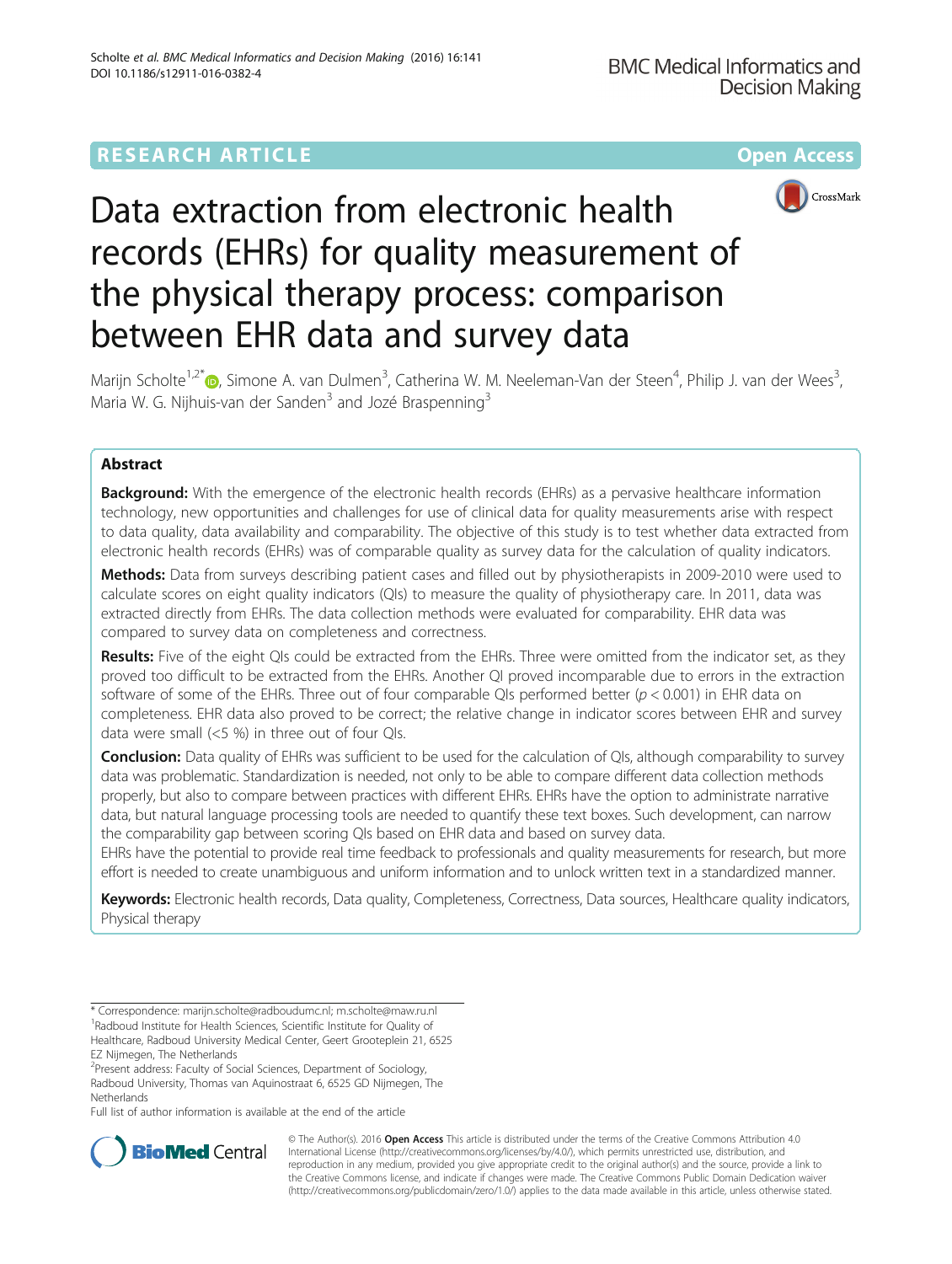## Background

Quality measurement is becoming an integral part of healthcare systems. With the emergence of the electronic health records (EHRs) as a pervasive healthcare information technology, [\[1\]](#page-9-0) new opportunities and challenges for use of clinical data arise with respect to data quality, data availability and comparability [[2\]](#page-9-0). However, to support the use of EHR data for quality measurements over the use of conventional data sources such as administrative data, patient surveys or provider surveys, a stronger evidence base is needed with respect to data attributes relevant for these measurements [\[3](#page-9-0)–[5\]](#page-10-0). Comparative research between EHR data and conventional data sources, in particular provider surveys, is scarce however. This study compares data from a provider survey to calculate eight QIs that measure the quality of the physical therapy care process with data extracted directly from EHRs, thereby contributing to the scarce comparative knowledge of the use of EHR data for quality measurements.

The information in most EHRs can be distinguished in structured coded data and unstructured narrative data [[3,](#page-9-0) [6](#page-10-0)]. To decrease the registration burden, most quality measures are restricted to the structured coded data. However, coded data is by definition limited in the amount of information it contains. For the medical professional, textboxes are preferred to codes, since patient information is typically easier described in a narrative manner. These text fields however are difficult to incorporate in quality measures, other than establishing whether the text box was used. A physician reporting retrospectively on patient cases in a survey can answer the questions with all of the available patient information in the back of his mind. It can be argued that physician-reported survey data represent a more holistic view on the quality of care delivered. When extracting loose chunks of information from EHRs for quality measurements such a full picture of the patient case is not possible, although the risk of bias is smaller. Also, it is questionable whether all data one can retrieve from survey items can be extracted from EHRs. A survey is specifically designed to measure the quality of care, whereas most EHRs are developed for much broader purposes, such as administration, reporting and clinical reasoning. Extracting the right pieces of information from the EHRs to be able to calculate QI scores is a technological challenge. The differences between using EHR data and survey data for quality research as well as limitations and benefits of both data collection methods (see Table 1. for examples) provide ample opportunities for comparative research between these two methods. In a recent review on methods and dimensions of quality assessment of EHR data, out of 95 reviewed articles 57 conducted comparative research of which only nine compared EHR

| Survey data                                                                                                                                                                              | EHR data                                                                                                                                                                                                                                                   |
|------------------------------------------------------------------------------------------------------------------------------------------------------------------------------------------|------------------------------------------------------------------------------------------------------------------------------------------------------------------------------------------------------------------------------------------------------------|
| · Sample data<br>• Time investment for respondents<br>· Survey gives professional more<br>time to reflect on patient case<br>• Possible selection and recall bias<br>• Standardized data | • Continuous dataflow<br>• No extra time investment<br>• Under documenting leads to<br>incompleteness<br>· Minimizes bias through direct data<br>extraction from EHRs<br>• Differences in EHR software suppliers<br>might lead to differences<br>in output |

data to survey data or patient interviews [\[7](#page-10-0)]. In a more recent review describing the reliability and validity of EHR data, 35 studies were reviewed, of which only four compared EHR data quality to survey data [\[3](#page-9-0)]. Different data attributes or dimensions of quality were studied with a great variety in terms used to describe those data attributes [[3, 4\]](#page-9-0). In most studies, completeness (i.e. the level of missing data) and accuracy (or correctness compared to a gold standard) of the data was examined [\[3](#page-9-0)]. Chan et al. acknowledged another dimension of quality assessment which is data comparability, i.e. similarity in data quality and availability of measurement components in different data sources [\[3](#page-9-0)]. The importance of data comparability within the EHRs itself for reliable and valid quality measurement comparisons has been previously recognized [\[8](#page-10-0), [9](#page-10-0)].

In the Netherlands, a unique possibility arose for comparative research between the use of EHR data and survey data for quality measurements. The project "quality of physical therapy care" (Qualiphy) started in 2009 with the collection of survey data to calculate QI scores (see Additional file [1\)](#page-9-0). In 2011, existing EHRs were adapted so that data for quality measurement of the domain physical therapy care process could be extracted directly in order to calculate QI scores. The conversion process from using survey data to EHR data to measure the quality of care and the consequences of this conversion on the quality of the data could therefore be studied in detail. Through studying the transition process from survey data to EHR data, we were able to answer whether it is possible to calculate QIs from EHR data in such a way that it leads to comparable QI scores. Comparability of the data quality must be assessed with respect to completeness and correctness. These data attributes affect the reliability and validity of the data and thus of the quality of care measurements [[3,](#page-9-0) [7, 10](#page-10-0)].

Our research question therefore is: 'To what extent is data extracted from EHRs comparable to survey data with respect to content and data quality for scoring QIs'?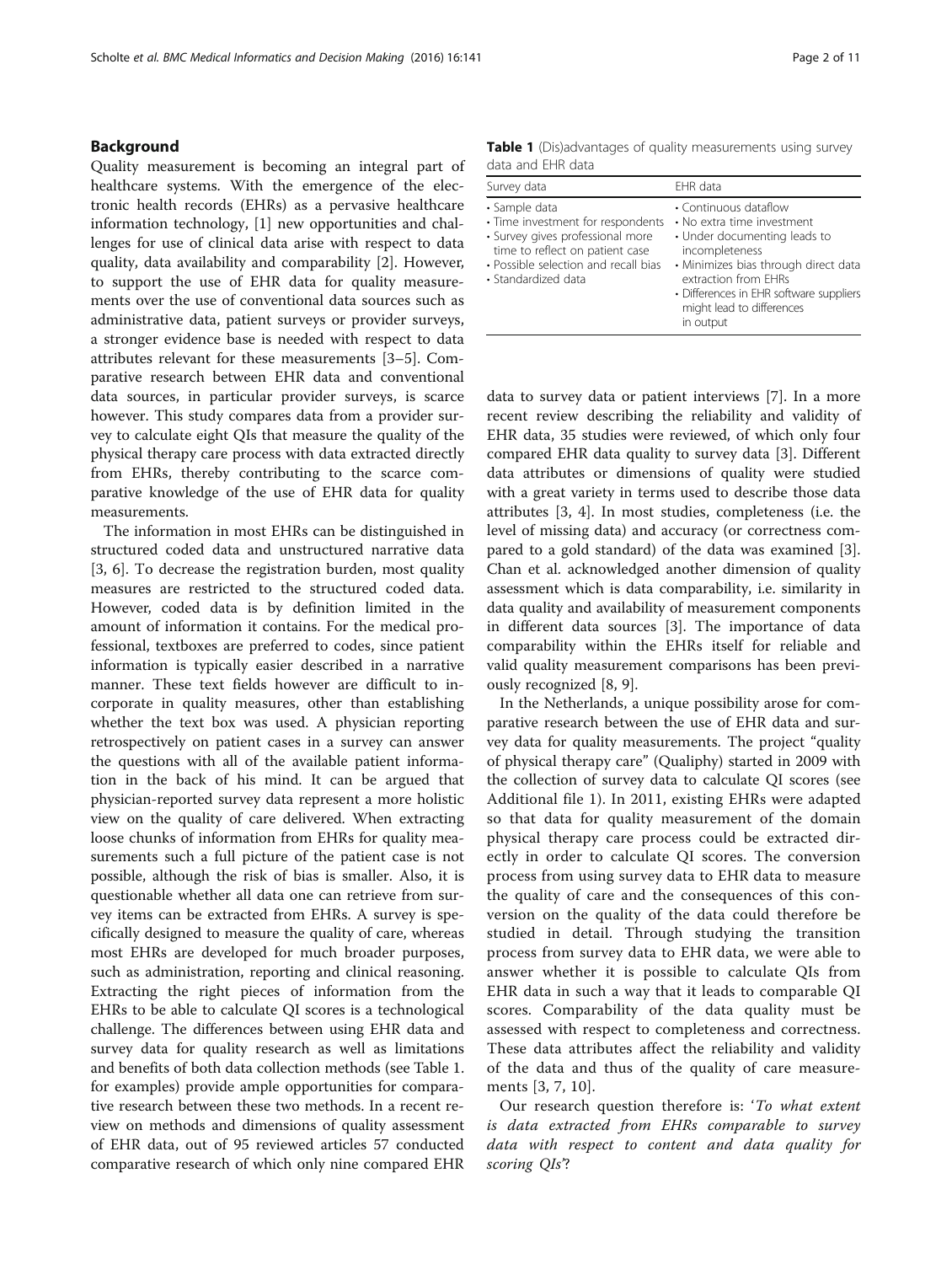## Methods

#### Study population, data collection and quality indicators

We conducted a prospective cohort study with three cohorts (2009, 2010 and 2011). Physical therapists from around 7,200 physiotherapy practices in primary care were invited in 2009 by the Royal Dutch Society for Physical Therapy (KNGF) to participate in a program to evaluate the quality of the physical therapy care process based on eight quality indicators (see Additional file [1](#page-9-0)). Data for the quality domain physical therapy care process were retrieved from provider surveys in 2009 and 2010. Each therapist was asked to complete at least 30 surveys, scoring the physical therapy process as described in the (paper) patient files. In 2009 participation was completely voluntary. Practices that did not participate in 2009 were urged to do so by the KNGF and health insurers in 2010. In 2011, from April to June, EHRs were adapted and an extraction algorithm was constructed so that the data needed to calculate the indicators could be extracted directly. There were 15 different EHR suppliers and two third (68.4 %) of the participating practices used one of the two largest EHR suppliers. 92.5 % of participating practices used an EHR from one of the five largest suppliers. Participation in 2011 was mandatory to be eligible for contracts with health insurers. The data was collected from August to November of each cohort and contained items about the process and outcomes of physical therapy care. To compare the data quality of the two methods, only physical therapists that had participated in both the survey cohort (2009/2010) and in the EHR cohort (2011) remained in this study sample.

The original quality indicators and the items are based on guidelines that addressed the registration of the clinical reasoning process [\[10\]](#page-10-0) and were tested on validity and reliability [[11](#page-10-0)]. The indicator set contained eight indicators for the quality of the physical therapy care process, one for every step in the clinical reasoning process. Most of the indicators consisted of multiple items (see Table [2\)](#page-3-0).

Because we used de-identified data, our study was deemed exempt from review by the Medical Ethical Committee Arnhem and Nijmegen. The study was conducted in accordance of the Declaration of Helsinki.

## Extraction of data from EHRs

EHRs for physical therapy already existed, mainly for administrative purposes. The project on measuring quality of performance highlighted the desire to expand the EHR function to administrate reporting on clinical reasoning in order to be able to extract process and outcome data to compute quality indicators. In a focus group of physical therapists, software suppliers, health insurers and researchers, the quality indicators and survey items were assessed for their suitability for extraction from the EHRs and for technical feasibility. To support the data extraction and comparability of the output, a uniform extraction algorithm was constructed and supplied to all EHR software suppliers.

Throughout the process of making the EHRs available for data extraction, we complied with legislative requirements to ensure the privacy and anonymity of the patients.

## Data analysis

Descriptive statistics were used to present characteristics of the patients, physiotherapists and physiotherapy practices in both data sets. Completeness was defined as 'the proportion of patient cases without missing values at item level'. To calculate completeness, the number of patient cases per therapist that did not have any missing values on one of the items of an indicator (nominator) was divided by the total number of patient cases per therapists on that indicator (denominator) leading to a proportional score between 0 and 1 for each indicator. The survey data was then matched at therapist level with the EHR data to compare completeness. Correctness was assessed by comparing the mean indicator scores per indicator in the EHR data to the survey data, which we considered to be the benchmark, in the absence of a separate gold standard. As we are matching the indicator scores of therapists calculated from survey data to the indicator scores of that same therapist calculated from EHR data, the scores should match if the data collection method was of no influence. It should therefore provide evidence whether the EHR data is an accurate representation of the quality of care provided by the therapists. To test the statistical significance of differences between survey and EHR data, a Wilcoxon matched pairs signed rank test for non-parametric data was used. This test is suitable for dependent sample comparison of ordinal variables with a skewed distribution and tests whether the median difference is zero.

The data was analyzed using SPSS version 20. Statistical significance in all analyses was determined at a p-value of 0.001. A relative change of 5 percent between survey and EHR data was considered to be relevant based on consensus in the project team.

## Results

#### Patients and practices

A total of 5,960 physical therapists of around 2,400 practices provided data in both the provider survey as well as through data extraction directly from EHRs, describing the physical therapy process of around 160,000 patient cases in the survey and around 90,000 patient cases in the EHRs (see Table [3\)](#page-4-0). Compared to a national representative sample, patient characteristics were largely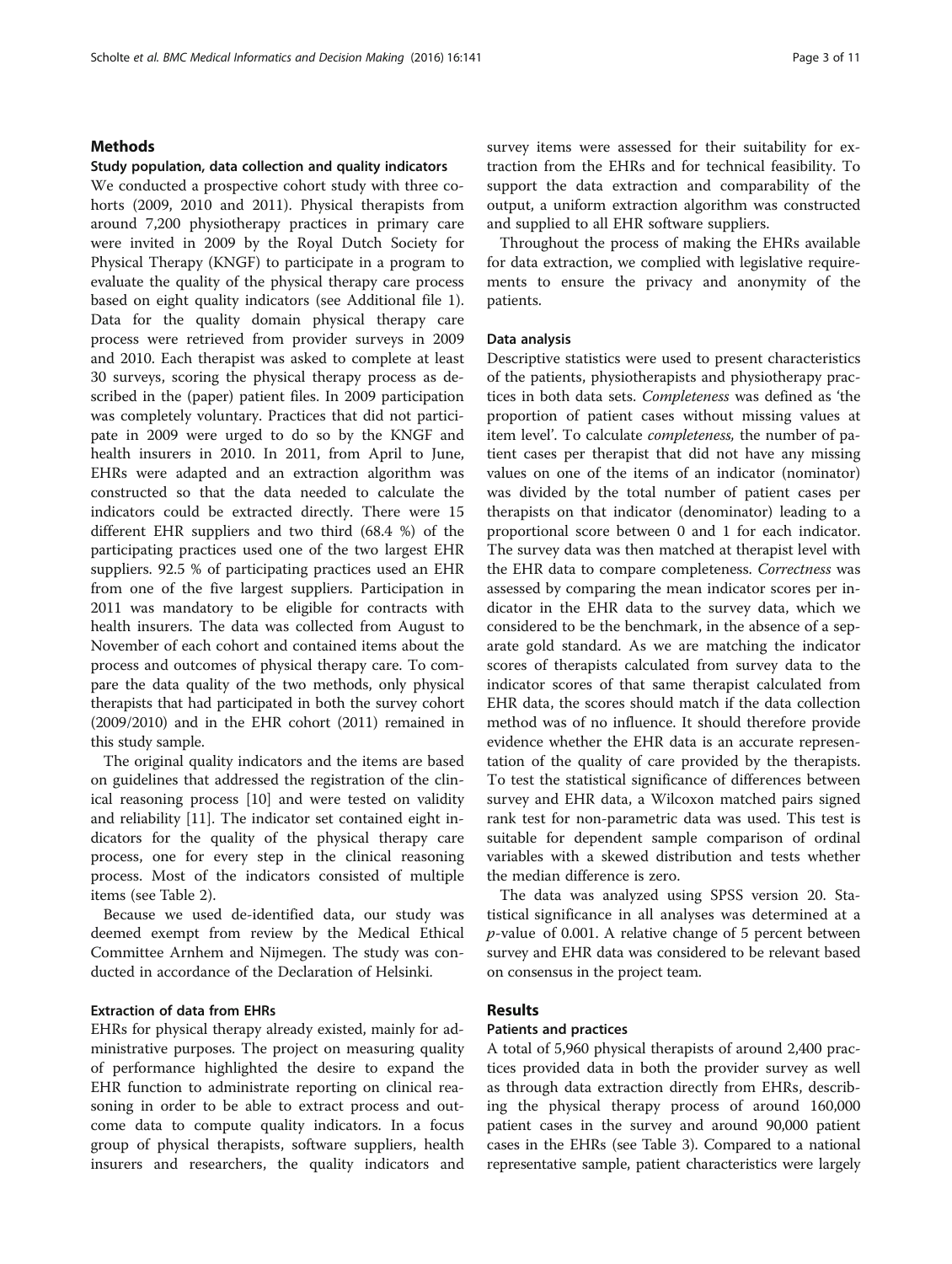| Indicator no.  | Short description                                   | Indicator definition                                                                                                                                                                                                                                              | Item measured in questionnaire                                                                                                                                                                           |
|----------------|-----------------------------------------------------|-------------------------------------------------------------------------------------------------------------------------------------------------------------------------------------------------------------------------------------------------------------------|----------------------------------------------------------------------------------------------------------------------------------------------------------------------------------------------------------|
| $\mathbf{1}$   | Direct access: Screening- and<br>diagnostic process | The average degree (in %) in which<br>the direct access patients received a                                                                                                                                                                                       | Request for help: 1. asked, and 2.<br>administrated                                                                                                                                                      |
|                |                                                     | methodically performed screening<br>and diagnostic process (5 items)                                                                                                                                                                                              | Conclusion screening: 3. administrated                                                                                                                                                                   |
|                |                                                     |                                                                                                                                                                                                                                                                   | Diagnosis: 4. determined<br>systematically, and 5. administrated                                                                                                                                         |
| 2              | Referred patients: Diagnostic process               | The average degree (in %) in which<br>referred patients received a<br>methodically performed diagnostic<br>process (4 items)                                                                                                                                      | Request for help: 1. asked, and<br>2. Administrated<br>Diagnosis: 3. determined<br>systematically, and<br>4. administrated                                                                               |
| 3              | Intervention goals                                  | The average degree (in %) in which<br>intervention goals were determined<br>methodically for the patients (4)<br>items)                                                                                                                                           | Goal(s) 1. defined, and 2. Administrated<br>3. fitted to request for help 4. based on<br>diagnosis                                                                                                       |
| $\overline{4}$ | Intervention process                                | The average degree (in %) in which<br>patients received a methodically<br>performed intervention process (5<br>items)                                                                                                                                             | Goal(s): 1. defined (see ind 3 item 1),<br>and 2. administrated (see ind 3 item 2)<br>3. reached (main goal)<br>Intervention(s): 4. Administrated<br>Intervention result(s): 5. administrated<br>(see 5) |
| 5              | Administration intervention results                 | The percentage of patients whose<br>notes record the intervention results<br>$(1$ item)                                                                                                                                                                           | Note in record                                                                                                                                                                                           |
| 6              | Perceived intervention results                      | The average degree (in %) in which<br>the intervention goals (total<br>recovery, reduction of complaints or<br>stabilization) in terms of function<br>and activity and participation are<br>considered to be reached for the<br>patient (max. 15 items)           | Perceived result per goal (maximum<br>of 15 goals) response: not at all,<br>somewhat, largely, completely                                                                                                |
| 7              | Measured intervention results                       | The average degree (in %) in which<br>the intervention goals (total<br>recovery, reduction of complaints or<br>stabilization) in terms of function<br>and activity and participation have<br>been reached by use of<br>measurement instruments (max. 15<br>items) | Result of objective measure per goal<br>(maximum of 15 goals) response: not<br>at all, somewhat, largely, completely                                                                                     |
| 8              | Information shared and agreed with<br>the patient   | The average degree (in %) in which<br>information was shared with and<br>agreed upon by patients (7 items)                                                                                                                                                        | Shared and agreement information<br>on: 1. Screening<br>process direct access patient                                                                                                                    |
|                |                                                     |                                                                                                                                                                                                                                                                   | 2. Diagnostic process                                                                                                                                                                                    |
|                |                                                     |                                                                                                                                                                                                                                                                   | 3. Defined goals                                                                                                                                                                                         |
|                |                                                     |                                                                                                                                                                                                                                                                   | 4. Intervention process                                                                                                                                                                                  |
|                |                                                     |                                                                                                                                                                                                                                                                   | 5. (Interim) evaluation                                                                                                                                                                                  |
|                |                                                     |                                                                                                                                                                                                                                                                   | 6. Outcomes                                                                                                                                                                                              |
|                |                                                     |                                                                                                                                                                                                                                                                   | 7. Closure of episode                                                                                                                                                                                    |

<span id="page-3-0"></span>Table 2 Original quality indicators for physical therapy care process: short description, definition of indicators and items measured

representative, except for the percentage of patients with chronic diseases or conditions [[12](#page-10-0)]. Patients with chronic diseases or conditions are underrepresented in the EHR data. Not all patient characteristics could be extracted correctly from the EHRs. Gender and age of the patient were only extracted in half of the patient cases. Therapist characteristics are representative with respect to age and gender [\[13](#page-10-0)]. The number of solo practitioners in both the

survey as in the EHR data was underrepresented, and the larger practices were overrepresented [\[14](#page-10-0)].

## Extraction of data from EHRs

In the transition from using survey data to using EHR data for quality measurements, decisions were made by the focus group that affected the quality indicator set at three levels. First, it was established which indicators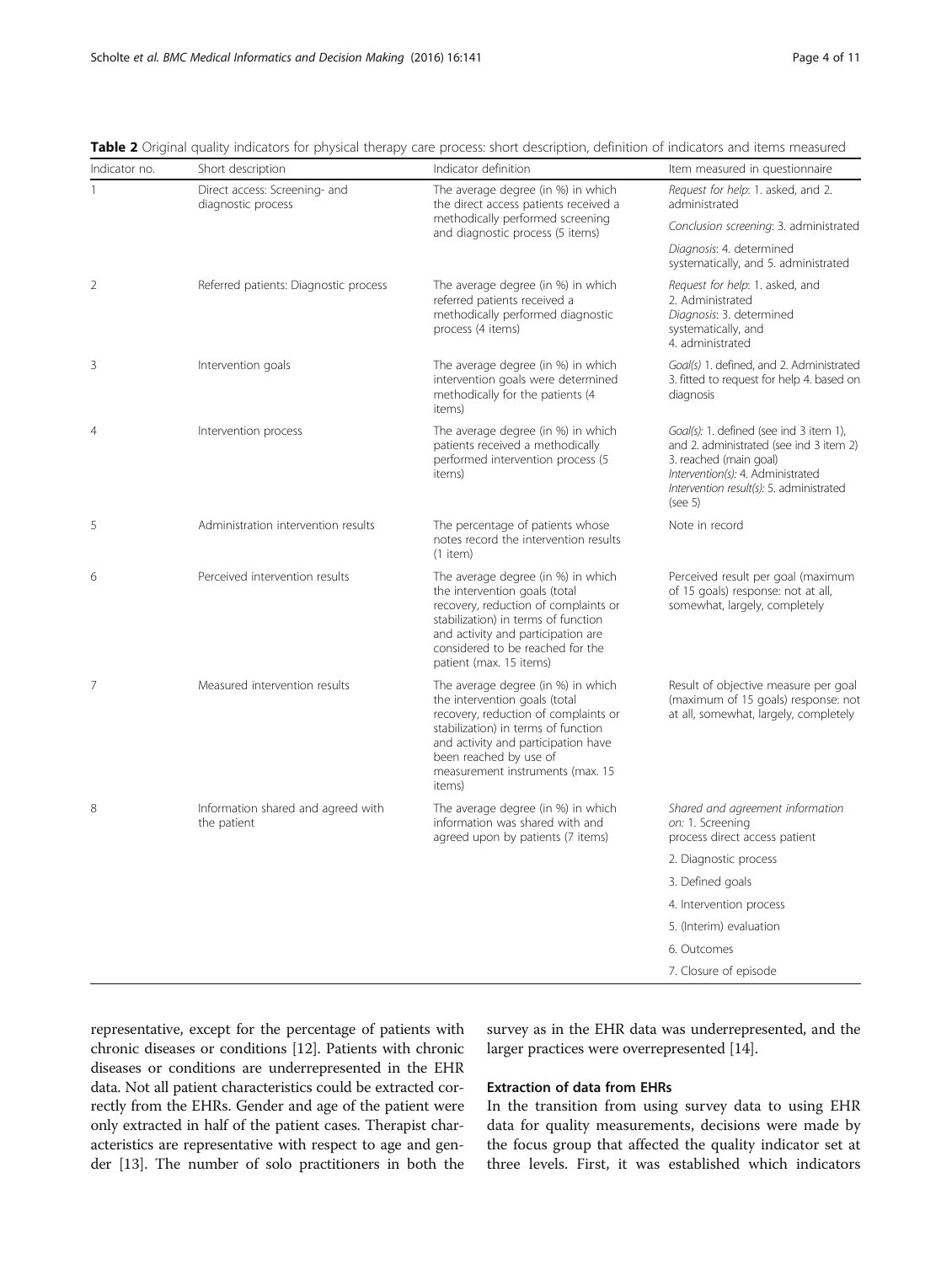|                               | Survey data |              | EHR data |              | National representative samples 2010 |              |
|-------------------------------|-------------|--------------|----------|--------------|--------------------------------------|--------------|
|                               | $\%$        | $\mathsf{N}$ | $\%$     | $\mathsf{N}$ | $\%$                                 | $\mathsf{N}$ |
| Patient characteristics       |             |              |          |              |                                      |              |
| Male                          | 42.2        | 164,090      | 44.3     | 45,408       | $39.3^{12}$                          | 9,301        |
| Direct access patients        | 38.3        | 164,164      | 44.0     | 86,282       | $46.9^{12}$                          | 9,301        |
| Age categories                |             |              |          |              |                                      |              |
| Age 0-14                      | 6.4         | 164,090      | 3.4      | 45,012       | $2.6^{12}$                           | 9,301        |
| Age 15-24                     | 8.7         | 164,090      | 9.6      | 45,012       | $9.8^{12}$                           | 9,301        |
| Age 25-44                     | 27.8        | 164,090      | 26.6     | 45,012       | $23.5^{12}$                          | 9,301        |
| Age 45-64                     | 35.7        | 164,090      | 37.1     | 45,012       | $27.5^{12}$                          | 9,301        |
| Age 65 and older              | 21.3        | 164,090      | 23.3     | 45,012       | $26.6^{12}$                          | 9,301        |
| Chronic <sup>a</sup>          | 16.0        | 152,796      | 8.9      | 86,282       | $16.0^{12}$                          | 9,301        |
| Total N                       |             | 164,164      |          | 86,282       |                                      |              |
| Therapist characteristics     |             |              |          |              |                                      |              |
| Male                          | 47.9        | 5,960        | 49.0     | 5,938        | $45.2^{13}$                          | 16,521       |
| Age (mean)                    | 44.3        | 5,727        | 44.3     | 5,706        | $42^{13}$                            | 16,521       |
| Total N                       |             | 5,960        |          | 5,960        |                                      |              |
| Practice characteristics      |             |              |          |              |                                      |              |
| No of therapists per practice |             |              |          |              |                                      |              |
| $\overline{1}$                | 3.2         | 1,934        | 3.2      | 1,929        | $30.7^{13}$                          | 4,770        |
| $\overline{2}$                | 18.8        | 1,934        | 18.7     | 1,929        | $14.8^{13}$                          | 4,770        |
| $3 - 4$                       | 33.6        | 1,934        | 34.0     | 1,929        | 22.9 <sup>13</sup>                   | 4,770        |
| $5+$                          | 44.5        | 1,934        | 44.2     | 1,929        | $31.6^{13}$                          | 4,770        |
| Mono disciplinary             | 71.4        | 2,351        | 71.3     | 2,431        | $61^{14}$                            | 1,969        |
| Multidisciplinary             | 28.6        | 2,351        | 28.7     | 2,431        | $39^{14}$                            | 1,969        |
| Total N                       |             | 2,356        |          | 2,440        |                                      |              |

<span id="page-4-0"></span>Table 3 Characteristics from the participating practices and patients in comparison to representative samples

<sup>a</sup>Chronic patients are defined as having treatment episodes of 3 months or more

could be extracted from the EHRs. Second, the definition and calculation of the quality indicators were modified and last, changes at item level were made.

As a result of the discussion in the focus group to make the EHRs suitable to extract data for the quality assessment, a decision was made which of the eight original quality indicators (see Table [2\)](#page-3-0) could be successfully extracted from the EHRs. The experts decided to omit indicator 4 (clinical reasoning during the intervention process; defining and administrating intervention goals, interventions, and intervention results) and indicator 7 (measured intervention results by the use of measurement instruments), to combine indicator 5 (intervention results administered) and indicator 6 (perceived intervention results) and to extract a simpler form of indicator 8 (information shared with patient) out of the EHRs. Indicator 4 would not be included in the set to be extracted from the EHRs, because of the narrative character of this registration. Experts within the focus group objected to the limited list of treatment interventions to choose from. Also, some EHR software suppliers already had their own standard list of treatment interventions, while most of them used a text field. These differences turned out to be insurmountable on short notice, resulting in removal of the indicator. Indicator 7 was not included as not all recommendations in the guidelines required the use of measurement instruments. The experts from the focus group concluded that it was therefore not a valuable proxy for quality of care, given that the quality indicators were meant to be generic so that broad comparisons could be made at the level of physical therapists, as opposed to specific indicators that could compare quality at the level of the patient (or the condition of the patient). It also proved too difficult in the short term to match all possible conditions of the patients with the measurement instruments. Last, indicator 8 would be incorporated in the EHRs in a simpler form. This indicator was already part of a patient survey and it was deemed redundant to ask the professional in such an elaborate way.

Secondly, it was decided that the definition of the quality indicators should become stricter. The indicators calculated from the survey data were defined as 'the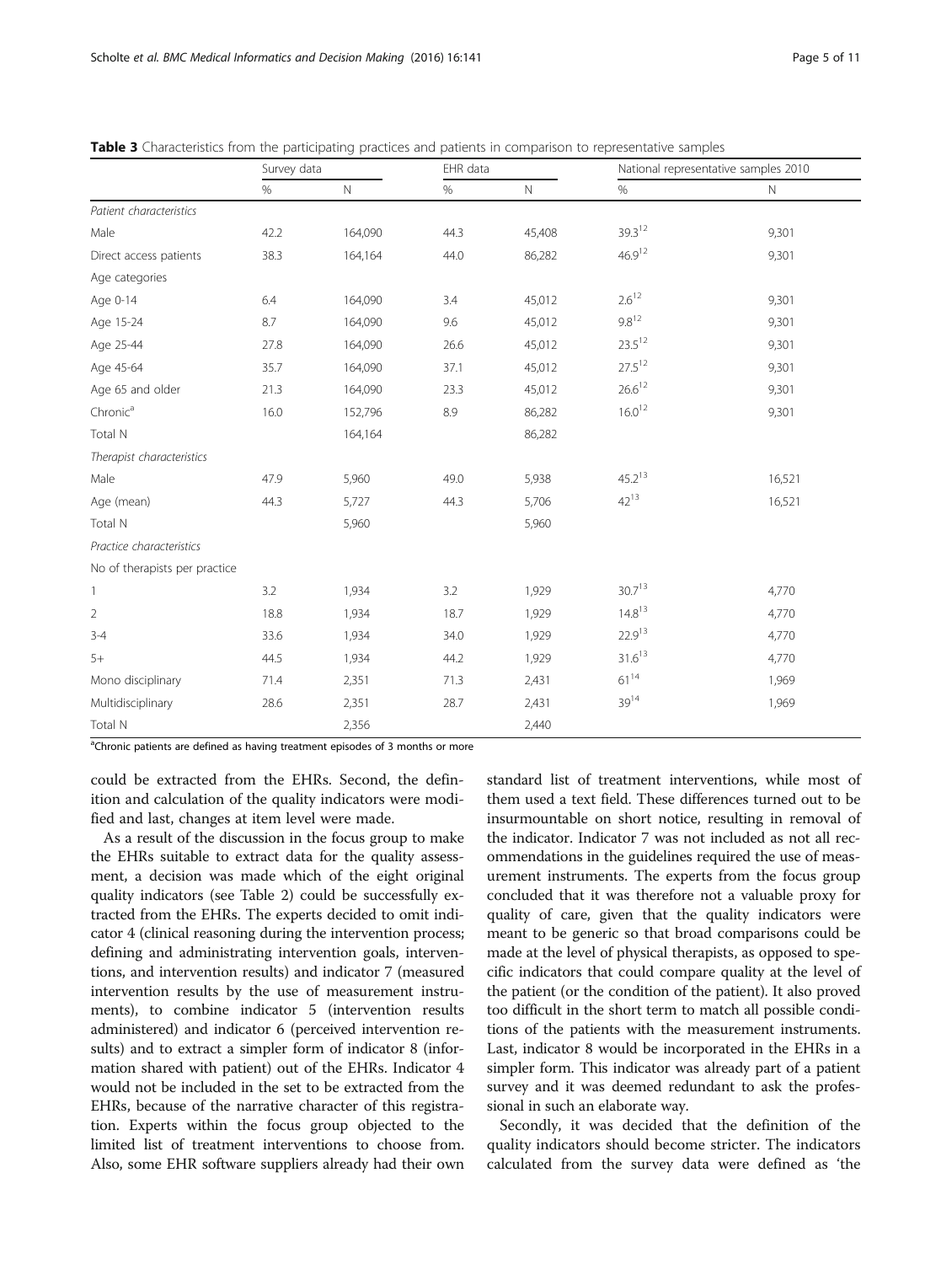degree in which the steps in clinical reasoning were followed'. As there turned out to be a high level of ceiling effects (therapists with a maximum mean score on an indicator) [[11\]](#page-10-0), it was decided that the definition of the quality indicators should be dichotomized: either the physical therapist followed all the steps in clinical reasoning, for example with regard to the screening and diagnostic processes, or he or she did not. Such a change affected the calculation of the indicators and therefore its comparability. For example; an indicator was calculated from 2 items in the survey. Item 1 had two answer possibilities (yes =  $1/no = 0$ ) and item 2 had three answer possibilities (no = 0, somewhat = 1, completely = 2). The indicator score would then be calculated as followed: actual score/maximum possible score. If a therapist scored item 1 with 'yes' (1) and item 2 with 'somewhat' (1), his score actual score for that patient case would be 2. Divided by the maximum possible score (3), the indicator score would be  $2/3 = 0.67$ . So this proportional score would mean that the therapist followed the clinical steps for indicator 1 for 66.7 %. A mean score of all the patient case scores would then be calculated to reach the indicator score at therapist level.

In the EHR however, the item scores and the indicator scores were dichotomous instead of proportional. The definition was changed to 'followed all the steps in clinical reasoning' for each indicator. Both items in our example would now have a 0-1 scoring possibility and only when the physical therapist scored a patient case with the value 1 on both items, the indicator score for that patient case would be 1. At therapist level, the definition for the quality indicators would now be 'the proportion of patient cases in which the therapist followed all of the steps in clinical reasoning.

Given the differences in definition and calculation between the survey data and the EHR data, they cannot be compared as is. The only way to compare them properly is to recode the survey items into dichotomous items, and recalculate the indicator scores in the same way as was done in 2011, the last level of change. In our example, item 1 would remain the same, but item 2 had to be dichotomized. The category 'no' would be recoded into 0, whereas the categories 'somewhat' and 'completely' would be recoded into 1. In the EHR data it was not possible to distinct 'somewhat' from 'completely', as it could only be assessed whether the question was answered, instead of the degree in which the question was answered. Therefore, these categories were combined. The indicator score from the survey would not be 0.67, but 1. If the therapist described 10 patient cases and he followed all the steps in clinical reasoning for that indicator in eight of them, his proportional indicator score would be 0.8.

Despite the uniform extraction algorithm, two of the largest EHR suppliers deviated from this algorithm.

Because of these errors, we were unable to extract the correct data from their EHRs for indicator 5 (Intervention result). In the end, only 11.6 percent of all patient cases in the EHR data had a valid score on this indicator. It was therefore decided that this indicator could not be compared in this study as the reliability on this indicator was too low.

The final result of the transition from using survey data to using EHR data was that survey data could be compared to EHR data with respect to completeness and correctness on four indicators; screening and diagnosis for self-referred patients (indicator 1) and for referred patients (indicator 2), goal setting (indicator 3), and information shared with and agreed upon by the patient (indicator 8).

## Completeness

The EHR data showed to be significantly different  $(p < 0.001)$  compared to survey data on all four indicators with respect to completeness (Table [4\)](#page-6-0). Completeness of EHR data is significantly higher on two of the compared indicators (indicators 1 and 8) with a relative change of more than 5 %. The improvement on indicator 8 (information shared with and agreed upon by the patient) is the largest (relative change = 217.5 %). Completeness of indicator 2 (screening and diagnosis of referred patients) is 8 percent lower for EHR data ( $p < 0.001$ ). Although correctness of indicator 3 (goal setting) is also significantly higher in the EHR data ( $p < 0.001$ ), the relative change is less than 5 % (4.1 %). Overall, the completeness is above 90 percent for all indicators in both survey data and EHR data.

## **Correctness**

Although the indicator scores of the EHR data are significantly different  $(p < 0.001)$  from the indicator scores of the survey data (Table [5](#page-6-0)), only the difference in indicator 1 (screening and diagnosis for self referred patients) is above the 5 percent threshold of relevant difference with a decrease in indicator score of 8.4 percent in the EHR data. Indicator 1 and 2 (screening and diagnosis) show a lower indicator score in the EHR data, while indicators 3 (goal setting) and 8 (information shared with and agreed upon by patients) have slightly higher indicator scores in the EHR data when compared to the survey data.

In Table [6](#page-7-0) an overview of the results is presented.

## **Discussion**

Our study showed that changes in data collection methods from survey data to data extracted from EHRs had a major impact on the comparability of the content. Survey data had to be recalculated to fit the redefined quality indicators from the EHR data. Further, only four out of eight indicators could be compared as three indicators were discarded in the transition from survey to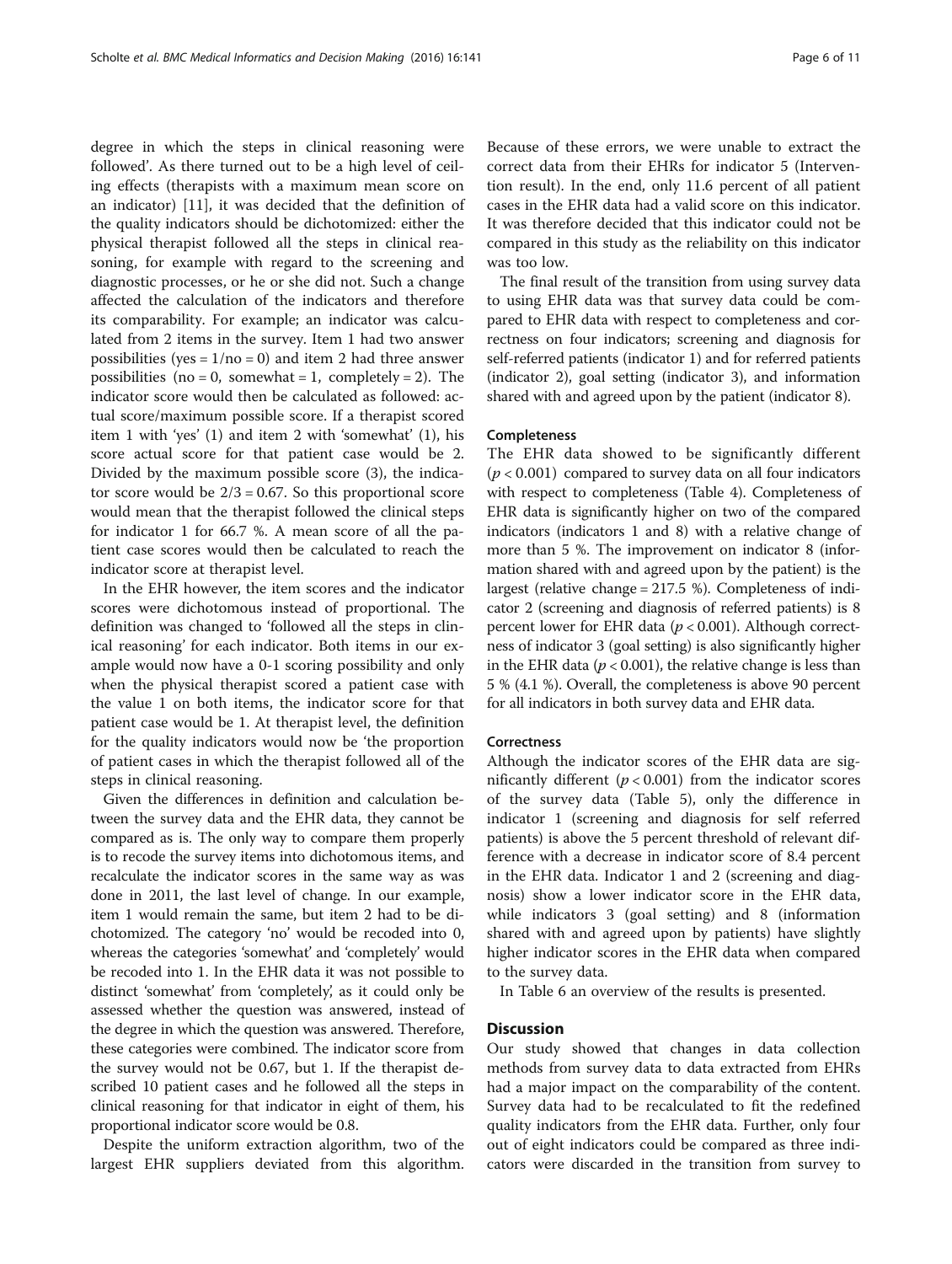| Indicator                                           | Survey data | EHR data |                                 |          |       |
|-----------------------------------------------------|-------------|----------|---------------------------------|----------|-------|
|                                                     | (9/6)       | (9/6)    | % relative change <sup>13</sup> | Z-score  | N     |
| 1 – Screening and diagnostics direct access patient | 92.2        | 99.9     | $+8.4$                          | $35.6*$  | 4,583 |
| 2 – Screening and diagnostics referred patient      | 99.9        | 91.9     | $-8.0$                          | $-20.6*$ | 5,565 |
| 3 - Main goal administrated                         | 92.4        | 96.2     | $+4.$                           | $28.8*$  | 5,840 |
| 8 - Information shared with patient                 | 31.4        | 99.7     | $+217.5$                        | $66.2*$  | 5,860 |

<span id="page-6-0"></span>Table 4 Related samples Wilcoxon Signed Rank test for *completeness<sup>a</sup>* of survey data and EHR data

<sup>a</sup>In % physical therapists without missing values

b<br>Measured as (EHR-Survey)/Survey\*100 %

 $*$ *p* < 0.001

EHR data and a fourth was not comparable due to errors in the software of two of the largest EHR suppliers, which blocked extraction of the correct data. The data quality of the indicators that we could compare showed that the EHR data was more complete than survey data on three out of four indicators and indicators based on EHR data seemed to be as accurate or correct as the indicators based on survey data on three out of four indicators.

## Explanations for the findings

Chan et al. concluded that comparability, both of EHR data to other data sources, as well as comparability between EHRs was of importance to valid care quality comparisons and outcome research [\[3](#page-9-0)]. Differences in what data elements needed for a measure are present in the data sources, but also variation in EHR content, structure and data format or extraction procedures can significantly affect data comparability. Due to major changes needed for the extraction of data from EHRs and time pressure, it was decided that not all quality indicators could be extracted from the EHRs, limiting the comparison of the entire quality indicator set. Ambiguous and inconsistent operationalisations of two of the largest EHR software providers caused errors in data extraction that further limited comparability. A pilot phase was initially planned in the project to test the extraction procedure with similar patient cases. However, due to enormous pressure from different stakeholders for a rapid implementation, the pilot phase was skipped with

all its consequences. Despite the presence of a uniform extraction algorithm, two of the largest software providers deviated from this algorithm, blocking extraction of the correct data. An important indicator for patient outcomes (the combination of indicator 5 (result administrated) and indicator 6 (subjective result)) could therefore not be compared. Not only is the outcome of a treatment an important measurement of the quality of care, this indicator also showed the largest variation in an earlier study evaluating the psychometrical properties of the quality indicators in the survey data [[11\]](#page-10-0). It could therefore have been of great interest for comparisons. In the end, four out of the original eight indicators were comparable.

One of the benefits of using EHRs is that it serves as a tool to facilitate completeness of administering the medical process. We found evidence for this because there were less missing values in the EHR data than in the survey data for three out of four quality indicators. Indicator 2 (screening and diagnosis for referred patients) had slightly more missing values in the EHR data. This could be caused by the fact that as the patients are referred, some of the steps in the clinical reasoning process were already performed by the referring physician and simply not administrated properly in the EHR by the treating physical therapist. Further, indicator 8 (information shared with and agreed upon by patients) showed the largest improvement on completeness. This major improvement could be the result of the difference between retrospective reporting in the survey data collection

Table 5 Related samples Wilcoxon Signed Rank test for correctness of indicator scores<sup>a</sup> of survey data and EHR data

| Indicator                                           | Survey data     | EHR data        |                                |           |       |
|-----------------------------------------------------|-----------------|-----------------|--------------------------------|-----------|-------|
|                                                     | Mean score (sd) | Mean score (sd) | % relative change <sup>p</sup> | Z-score   | Ν     |
| 1 – Screening and diagnostics direct access patient | 0.97(0.11)      | 0.90(0.26)      | $-7.2$                         | $-16.17*$ | 4,553 |
| 2 – Screening and diagnostics referred patient      | 0.99(0.05)      | 0.95(0.16)      | $-4.0$                         | $-13.15*$ | 5,121 |
| 3 - Main goal administrated                         | 0.96(0.12)      | 0.99(0.06)      | $+3.1$                         | $74.61*$  | 5,818 |
| 8 - Information shared with patient                 | 0.85(0.27)      | 0.87(0.24)      | $+2.4$                         | $4.055*$  | 5.602 |

<sup>a</sup>Mean score for survey and EHR data, ranging from 0-1

b Measured as (EHR-Survey)/Survey\*100 %

 $*$ *p* < 0.001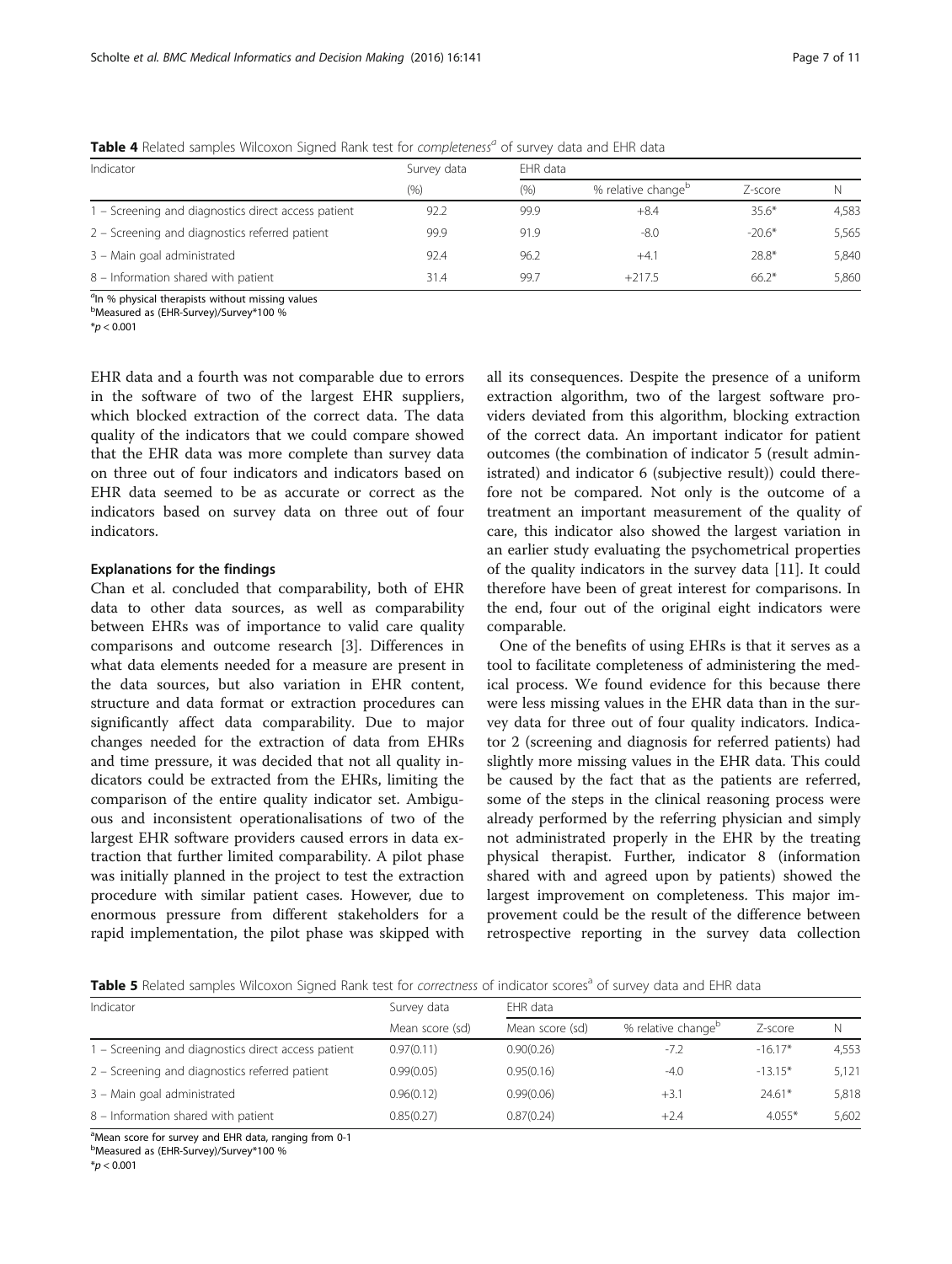| $\epsilon$          |                       | Changes from survey data to EHR data        | Results          |                          |                              |           |                                        |                                       |
|---------------------|-----------------------|---------------------------------------------|------------------|--------------------------|------------------------------|-----------|----------------------------------------|---------------------------------------|
| Indica-tor          | Extracted<br>from EHR | Definition/calculation<br>indicator changed | Items<br>recoded | Original<br>survey score | Recalculated<br>survey score | EHR score | Comple-teness<br>EHR data <sup>b</sup> | Correct-ness<br>EHR data <sup>c</sup> |
| $QI$ 1              | Yes                   | Yes                                         | Yes              | 0.90                     | 0.97                         | 0.89      | $^{+}$                                 | $\overline{\phantom{a}}$              |
| $QI$ 2              | Yes                   | Yes                                         | Yes              | 0.86                     | 0.99                         | 0.94      | $\sim$                                 | $^{+}$                                |
| $QI$ 3              | Yes                   | Yes                                         | <b>No</b>        | 0.95                     | 0.96                         | 0.99      | $^{+}$                                 | $^{+}$                                |
| $QI$ 4              | No                    | n.a.                                        | n.a.             | 0.91                     | n.a.                         | n.a.      | n.a.                                   | n.a.                                  |
| $QI$ 5 <sup>a</sup> | No                    | Yes                                         | n.a.             | 0.95                     | n.a.                         | n.a.      | n.a.                                   | n.a.                                  |
| $QI_6^a$            | No                    | Yes                                         | n.a.             | 0.96                     | n.a.                         | n.a.      | n.a.                                   | n.a.                                  |
| $QI$ 7              | No                    | n.a.                                        | n.a.             | 0.78                     | n.a.                         | n.a.      | n.a.                                   | n.a.                                  |
| QI 8                | Yes                   | Yes                                         | <b>No</b>        | 0.87                     | 0.85                         | 0.84      | $^{+}$                                 | $^{+}$                                |

<span id="page-7-0"></span>Table 6 Overview of results on comparability of QIs, QI scores and results on completeness and correctness of EHR data compared to survey data<sup>d</sup>

<sup>a</sup>Indicator 5 and 6 were to be combined when extracted from EHR

<sup>b</sup>+ EHR data is more complete; - EHR data is less complete

 $c<sub>+</sub>$  QI scores are the same (relative change < 5 %); - QI scores are not the same (relative change > 5 %)

<sup>d</sup>n.a. not applicable

method and prospective reporting in EHR data. In the surveys, physical therapists were asked to reflect on patient cases that were already closed. The communication process with the patient might be harder to remember for the physical therapist than the steps in clinical reasoning, resulting in more missing values on this indicator. However, EHRs are normally completed during or right after the consult with the patient, making it easier to answer questions on the communication process with the patient.

EHRs can serve as a technological checklist for clinical reasoning, as Salazar et al. also states [[16\]](#page-10-0). Although this might not improve the outcomes on clinical conditions, [[17\]](#page-10-0) it might help prevent mistakes in the clinical process and increase safety as a relation was found between clinical incidents and poor reporting [[18\]](#page-10-0). At the least it can help mistakes be more easily retrieved, increasing transparency and accountability.

One of the reasons behind the relatively small differences between indicator scores in survey data and EHR data could be the presence of ceiling effects. Ceiling effects are represented by the percentage of therapists that have the maximum indicator score. An earlier study into the psychometric properties of the survey data revealed a high level of ceiling effects [\[11](#page-10-0)]. This posed a problem as it was thus more difficult to distinguish between different physical therapists on the level of their quality, but also that it would be difficult to establish relevant change over time within the same therapist. This would probably explain the small changes in values when the survey data is compared to the EHR data.

Using the EHRs for quality measurements saves valuable time as clinicians do not have to complete additional surveys for quality assessments next to the regular administration of their patients. The administration is done electronically in the EHRs during or right

after the therapy session and the data can be directly extracted without further action from the therapist. That is time better spent on patient care and may potentially lead to an indirect positive effect on the quality of care. EHRs present a possibility for continuous and automated data extraction for real time monitoring of the quality of care and for providing direct feedback to patients, medical professionals and health insurance companies. If software differences between the various EHRs are overcome to deliver standardized output and the process of extracting the data from the EHRs is automated, quality managers can use the quality information when it suits them instead of waiting for the results of a study or a report to act on them more promptly. Research has indicated that feedback can be used to improve the quality of care, showing improvements after feedback initiatives on process or outcome of care, although the effectiveness of feedback initiatives does depend on the (perceived) quality of the data and the willingness of the recipients [[15](#page-10-0)].

#### Limitations

A limitation in using EHR software was the difference in designs of the EHRs. Some of the smaller software suppliers included visual cues into their EHR design to signal the physical therapist whether or not information was missing in the patient file. Research suggests that visualization tools could have a positive effect on the number of missing values in EHRs [\[19](#page-10-0)]. These differences within EHR data must be overcome to ensure that physiotherapy practices can be compared on quality of care by standardizing the design, or the EHR software supplier must be controlled for in comparative research. In our study, the number of practices that used an EHR with visual clues were too small to allow for comparative analysis between EHRs.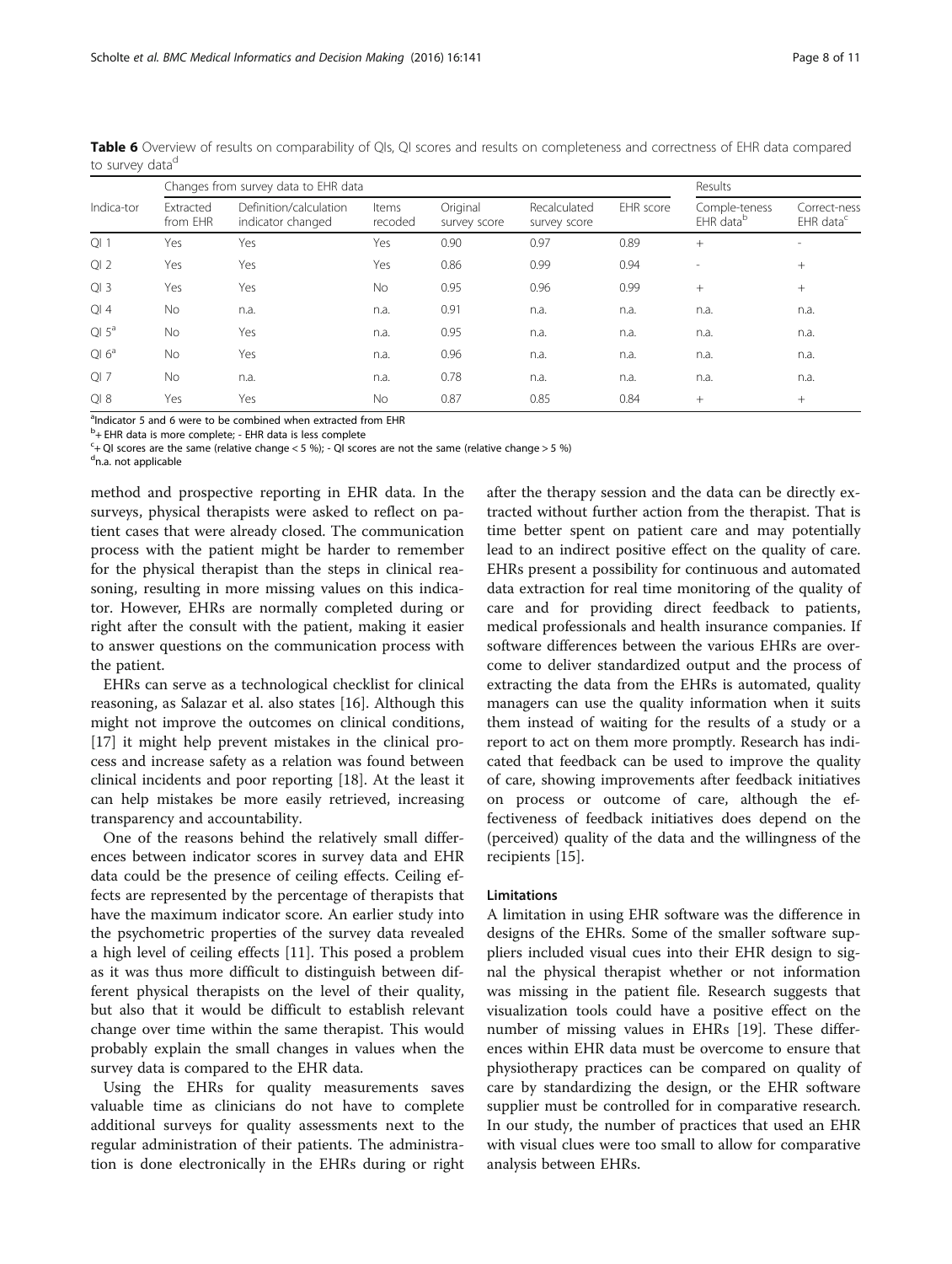A limitation regarding the generalizability of the findings was the overrepresentation of the group of acute care patients in the EHR data. Only data on patient intervention episodes were included that were actively closed by the therapist in the data extraction period. Given the relative short timeframe of data extraction, there is a higher chance of closing a patient intervention episode in which the patient has acute symptoms than a patient case of a patient with chronic symptoms. In the survey data, physical therapists selected from cases that were already closed, so they could select any case, including chronic cases that was closed in the last year. An earlier study confirmed that the steps in the process of clinical reasoning were significantly better followed in acute cases on half of the quality indicators, when controlling for other patient characteristics [\[11\]](#page-10-0). With the overrepresentation of acute patient cases, the indicator scores could be overestimated in the EHR data. However, on the quality indicators that were compared in this paper, no significant differences in scores between acute and chronic disease patients were found in the survey data for three indicators (indicators 1,2 and 3) [\[11\]](#page-10-0) whereas on indicator 8 chronic disease patients were significantly better informed than acute patients [\[11\]](#page-10-0). To ensure that the differences found in this study were not the result of differences in any of the patient, therapist or practice characteristics, we performed additional multilevel regression analyses (see Additional file [2](#page-9-0)). This showed that even when controlling for these characteristics, the differences between indicator scores in the EHR data and the survey data were similar to the results presented in Table [5.](#page-6-0) We are therefore confident that the generalizability of the results in this paper is not limited by differences in the sample.

Another limitation is the absence of a gold standard on indicator scores for physical therapy. We assessed correctness in this paper by comparing the EHR data to the survey data, which we used as a benchmark. That is not to say that the survey data was 'correct'. However, in the development process of the quality indicators, consensus rounds were held with all stakeholders; physical therapists, patients, insurers and the inspectorate to ensure content validity. Further, construct validity was positively assessed as well as reproducibility and interpretability [\[11\]](#page-10-0). The biggest problem in the indicators were the high ceiling effects, as mentioned before [\[11, 20](#page-10-0)]. It is also possible that since the data sources are of different time frames, but with the same physical therapists, changes in indicator scores are caused by a time effect. Physical therapists might have learned from participation in the first cohort and adapted their practice accordingly to improve the quality of care. However, since the differences between indicator scores calculated from survey data and EHR data are relatively small (or in the case of indicator 1 even negative), we consider the time effect not to be a major influence on the results.

#### Implications for research and quality policy

Although data completeness [\[3](#page-9-0)] and correctness [[3, 4](#page-9-0)] are important proxies of data quality, there are other important data properties left untouched in this study due to restraints in time or funding. Weiskopf and Weng for example argue that three dimensions of data quality are of fundamental value; that is correctness, completeness and currency, or timeliness [\[7](#page-10-0)]. The data in the EHRs must be representative of a patient state at the time of recording. Other properties are different aspects of reliability, validity and reproducibility of the data, as Terwee et al. [\[20](#page-10-0)] for example proposed. Although our study focused on the comparison of data quality, quality of care research would benefit from a closer look at other data properties to assess the added value of using the EHR as a data source for research purposes.

Another implication of this study is the need for effective natural language programming (NLP) tools. With these tools, text boxes in the EHR, e.g. for describing patient goals for example, can be analysed and used for a more content-based quality measurement. Although these tools can be successful, it requires a considerable user involvement [[1](#page-9-0)]. Clinicians should collaborate in developing such tools to ensure that the right 'dictionary' is being used, i.e. the right professional lexicon. In a trade-off between a deeper linguistic understanding and computational efficiency, Jung et al. [[21](#page-10-0)] advocates the use of simpler NLP tools to advance adoption of NLP in practice. A simpler, dictionary-based term recognition tool can be used, as these are easier to use and with more speed than more advanced NPL tools [[21](#page-10-0)]. The use of text-mining tools allows clinicians to maintain a level of narrative information so that he can use his own words to describe his patient to administrate the treatment, while researchers can encode this information to measure the quality of care.

At the same time, we advice the use of standardized coding with a search function as another possibility for a more content-based quality measurement. For example, for encoding complaints the International Classification of Functioning, Disability and Health (ICF) could be used [[22\]](#page-10-0). The ICF is an extensive effort of the World Health Organization (WHO) to standardize terminology and to classify problems in the human functioning. The classification covers multiple dimensions of human functioning with underlying categories in body functions, activities and participation, including internal and external factors that may influence human functioning. The use of the ICF in coding problems in functioning of patients would assist in establishing reliable comparisons for estimating the quality of care, although preliminary training is required to use the ICF correctly [[23](#page-10-0)]. Complaints in physiotherapy are usually situational and activity related, and by this specific set of coding, it can help the physical therapist in deciding which intervention is needed and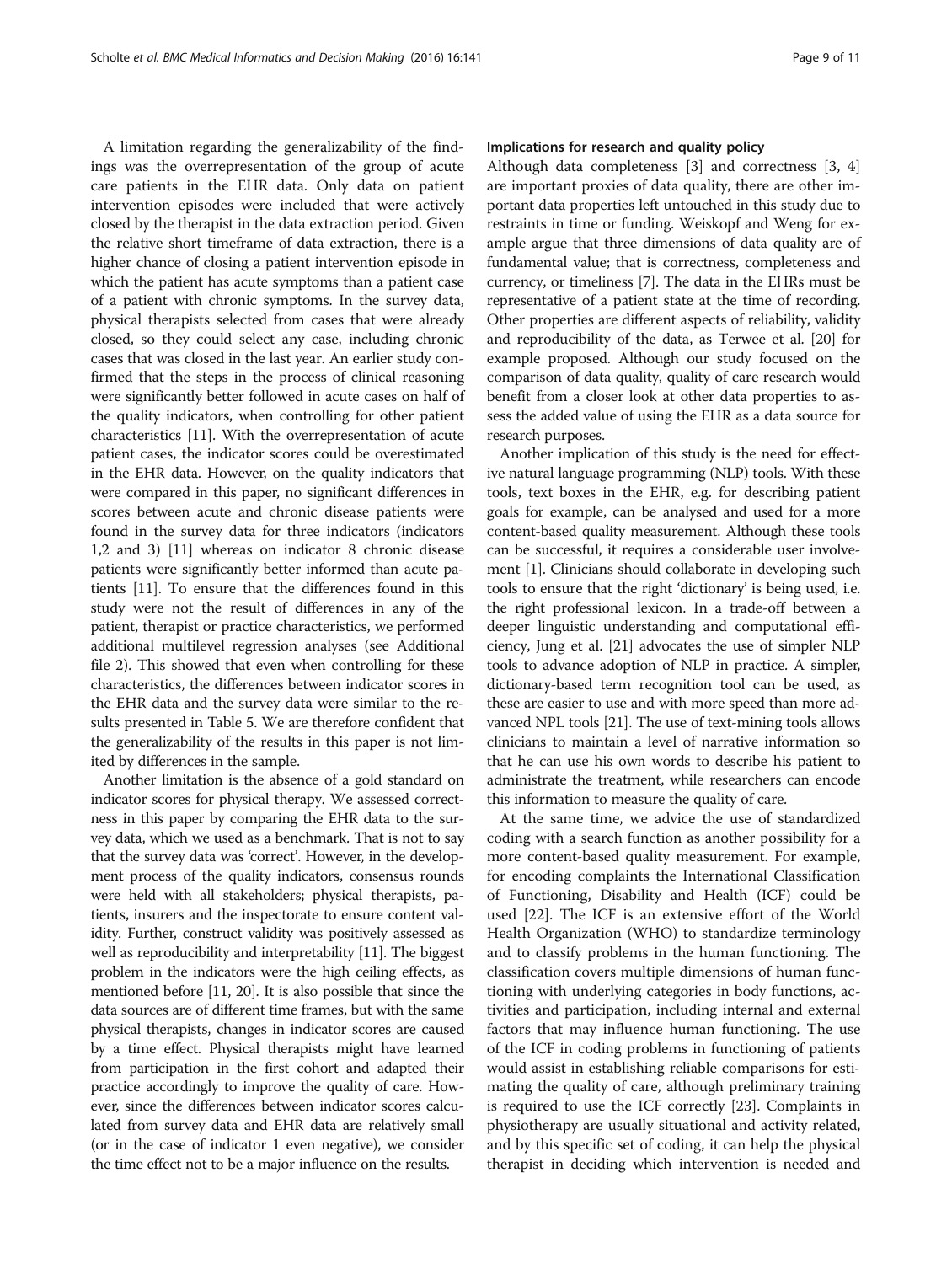<span id="page-9-0"></span>what outcome is achievable, and at the same time it can also help the quality research to step up to more contentbased quality measurements [\[24\]](#page-10-0). The use of classification systems will transform the EHR from an ad-hoc extraction system for quality research, into a proactive documentation support system to improve the administration of health data upfront, as proposed by Botsis et al [1]. It should be studied if these standardizations of documentation and terminology [\[25](#page-10-0), [26\]](#page-10-0) will be effective in enhancing comparability and decreasing variation between EHR suppliers. Indicators 4 (defining and administrating intervention) and 7 (objectified result, by use of measurement instrument) for example could not be extracted from the EHRs because there was not enough time within the project to classify the possible interventions and the measurement instruments that could, or should be used in each case. With a classification system implemented in the EHRs, the correct data to calculate these two quality indicators from could be extracted from the EHRs.

## Conclusion

The main challenges are ensuring comparability between survey data and EHR data, as well as comparability between different EHR-systems. Collecting data from surveys is more costly both in time and money, and data quality of both methods was roughly the same so future efforts should be aimed at streamlining the use of EHR data for quality of care research. Standardization of the format of EHRs, the use of a standardized coding and exploring text mining tools require a considerable effort from the physiotherapy community, researchers and EHR developers. A standardized EHR can be used for continuous measurement of the quality of care, and for providing real-time feedback to all stakeholders. More research and testing is needed to bridge the needs of clinicians for using the EHR in practice and the needs of researchers and health insurers for using the EHR as a database for quality research.

## Additional files

[Additional file 1:](dx.doi.org/10.1186/s12911-016-0382-4) Description Qualiphy project. Additional information on the project "Quality Indicators for Physical Therapy". (PDF 36 kb)

[Additional file 2:](dx.doi.org/10.1186/s12911-016-0382-4) Multilevel regression on 4 indicators with characteristics on three levels, i.e. patient, therapist and practice. To ensure that differences between the survey data and the EHR data in patient, therapist or practice characteristics did not influence the results, we have performed additional multilevel regression analyses on all four quality indicators (see Additional 2: Table A1). This provided us with evidence that our main conclusions did not change. Although the patient characteristics chronic vs. acute patient and direct access patient vs. referred patient did have a small significant effect on the quality indicators, controlling for these characteristics gave the same result, that is a small negative effect on the indicator score in the EHR data (reference category is the survey data) on indicators 1 and 2 and a small positive effect in the EHR data on indicator 3. There was no significant difference between EHR data and survey data on indicator 8, when we controlled for the patient, therapist and practice characteristics. These results are equal to the results in Table [4.](#page-6-0) (PDF 75 kb)

#### Abbreviations

EHR: Electronic health record; ICF: International classification of functioning, disability and health; KNGF: Royal dutch society for physical therapy; NLP: Natural language programming; QI: Quality indicator; Qualiphy Project: Quality Indicators for Physical therapy

#### Acknowledgements

First and foremost, we would like to thank the physical therapists, and the physical therapy practices that participated in this study. We would also like to thank all stakeholders involved in the development process of the quality indicators, more specifically: the Royal Dutch Society for Physical Therapy (KNGF), the Federation of Patients and Consumers Organizations (NCPF), the Healthcare Inspectorate (IGZ), the Association of Healthcare Insurance Companies (ZN), the Ministry of Health and the Dutch Healthcare Authority (NZa). Last, we would like to thank the reviewers for their helpful comments to improve our paper.

#### Funding

This project was supported by the Dutch Healthcare Authority (NZa) and the Dutch Ministry of Health.

#### Availability of data and materials

The datasets during and/or analyzed during the current study are available from the corresponding author on reasonable request.

#### Authors' contribution

MS, PJvdW, MWGNvdSN and JB conceived of and designed the study. MS was responsible for the analysis of the data and drafting the manuscript. All authors (MS, SvD, CWMNvdS, PJvdW, MWGNvdSN and JB) were involved in interpreting the results and revising the manuscript. All authors read and approved the final manuscript.

#### Competing interests

The authors declare that they have no competing interests.

## Consent for publication

Not applicable.

#### Ethics approval and consent to participate

Because we used de-identified data, our study was deemed exempt from review and from obtaining consent to participate by the Medical Ethical Committee Arnhem and Nijmegen. The study was conducted in accordance of the Declaration of Helsinki.

#### Author details

<sup>1</sup>Radboud Institute for Health Sciences, Scientific Institute for Quality of Healthcare, Radboud University Medical Center, Geert Grooteplein 21, 6525 EZ Nijmegen, The Netherlands. <sup>2</sup> Present address: Faculty of Social Sciences, Department of Sociology, Radboud University, Thomas van Aquinostraat 6, 6525 GD Nijmegen, The Netherlands. <sup>3</sup>Research Institute for Health Sciences, Scientific Institute for Quality of Healthcare, Radboud University Medical Center, Nijmegen, The Netherlands. <sup>4</sup>ROS Caransscoop, Beekbergen, The Netherlands.

## Received: 18 April 2016 Accepted: 2 November 2016 Published online: 08 November 2016

#### References

- 1. Botsis T, Hartvigsen G, Chen F, et al. Secondary use of EHR: data quality issues and informatics opportunities. AMIA Summits Translat Sci Proc. 2010;2010:1.
- 2. Fishman PA, Hornbrook MC, Meenan RT, et al. Opportunities and challenges for measuring cost, quality, and clinical effectiveness in health care. Med Care Res Rev. 2004;61:124S–43S.
- 3. Chan KS, Fowles JB, Weiner JP. Electronic health records and reliability and validity of quality measures: a review of the literature. Med Care Res Rev. 2010;67:503–27.
- 4. Tang PC, Ralston M, Fernandez Arrigotti M, et al. Comparison of methodologies for calculating quality measures based on administrative data versus clinical data from an electronic health record system: implications for performance measures. J Am Med Inform Assoc. 2007;14:10–5.